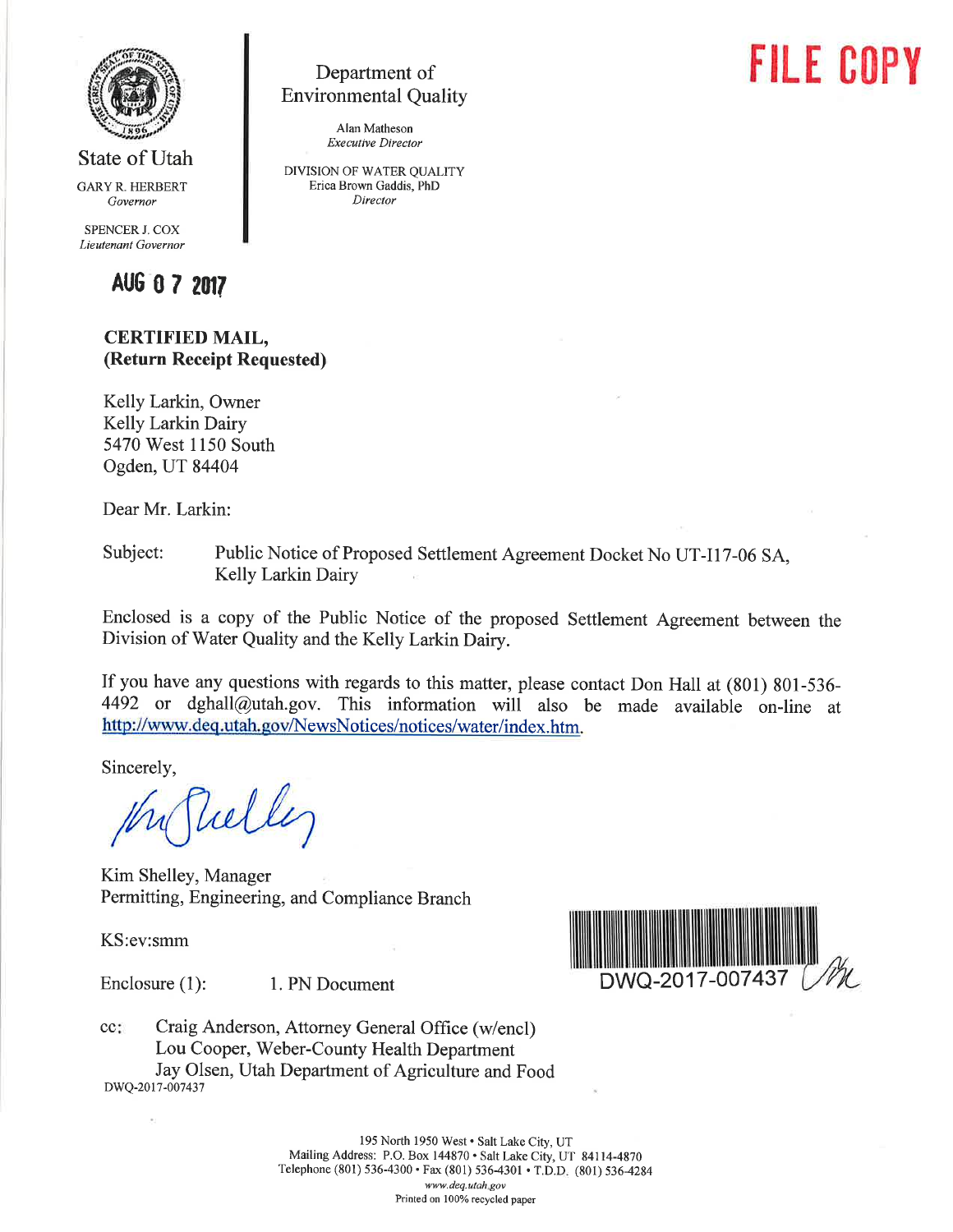

State of Utah GARYR. HERBERT Governor

SPENCER J. COX Lieutenant Governor

August 9,2017

The Standard Examiner 332 W Ward Avenue Ogden, UT 84412

ATTN: Email: Legal Advertising Department legals@standard.net

This letter will confirm authorization to publish the attached NOTICE in The Standard Examiner in the first available edition. Please mail the invoice and affidavit of publication to:

> Department of Environmental Quality Division of Water Quality Attn: Emily Canton P.O. Box 144870 Salt Lake City, Utah 84114-4870

Department of Environmental Quality

Alan Matheson Executive Director DIVISION OF WATER QUALITY Erica Brown Gaddis, PhD Director

If there are any questions, please contact Edith VanVleet at (801) 536-4397. Thank you for your assistance.

Sincerely,

tú^w

Kim Shelley, Manager Permitting, Engineering, and Compliance Branch

KS:ev:smm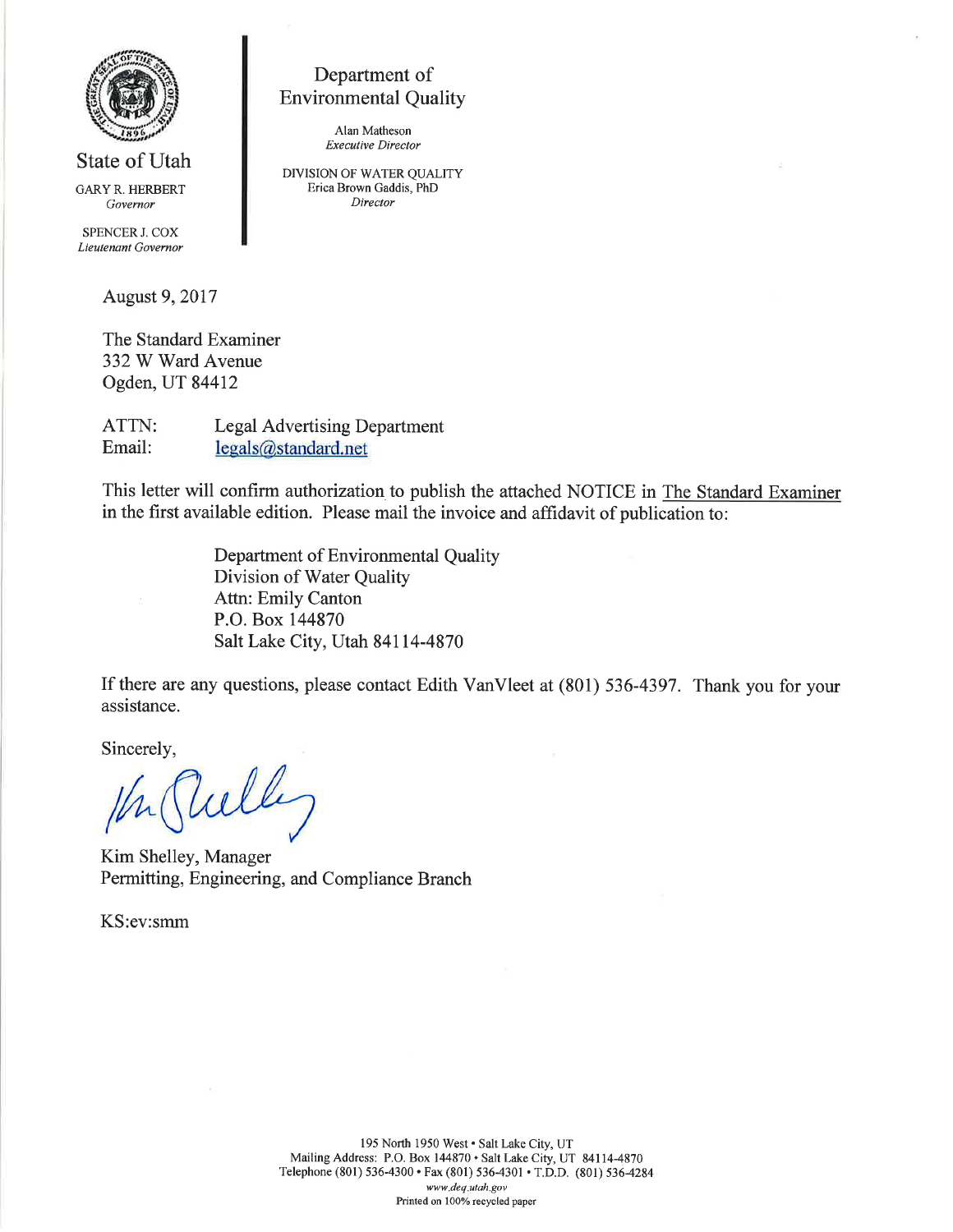

State of Utah GARY R, HERBERT Governor

SPENCER J. COX Lieutenant Governor

Department of Environmental Quality

> Alan Matheson Execwtive Director

DIVISION OF WATER QUALITY Erica Brown Gaddis, PhD Director

August 9,2017

# UTAH DEPARTMENT OF ENVIRONMENTAL QUALITY DIVISION OF WATER QUALITY

# PUBLIC NOTICE OF STIPULATED COMPLIANCE ORDER, DOCKET NO. UT- 117-06

## PURPOSE OF PUBLIC NOTICE

This notice is to declare that the State of Utah has reached a settlement agreement with Kelly Larkin Dairy. This Public Notice is issued pursuant to Utah Administrative Code R317-8-1.9, to provide opportunity for public comment on the proposed settlement of a Stipulated Compliance Order. The proposed order is for the purpose of resolving alleged violations of Utah Code Annotated 19-5 (Water Quality Act), and is a resolution of enforcement proceedings brought against Kelly Larkin Dairy.

#### PUBLIC COMMENTS

Public comments are invited any time prior to close of business September 11, 2017. Comments may be directed to the Department of Environmental Quality, Division of Water Quality, 195 North 1950 West, P.O. Box 144870, Salt Lake City, Utah 84114-4870.

## **FURTHER INFORMATION**

The settlement agreement is available for public review under "Public Notices" at https://deq.utah.gov/Divisions/dwq/info/notices.htm. If internet access is not available, a copy may be obtained by calling Don Hall at 801-536-4492. Written public comments can be submitted to: Don Hall, P.O. Box 144870, Salt Lake City, Utah 84114-4870 or by email at: dghall@utah.gov. The deadline to receive comments is close of business September 11, 2017. After considering public comment the Director of the Division of Water Quality may execute the settlement agreement, revise it, or abandon it.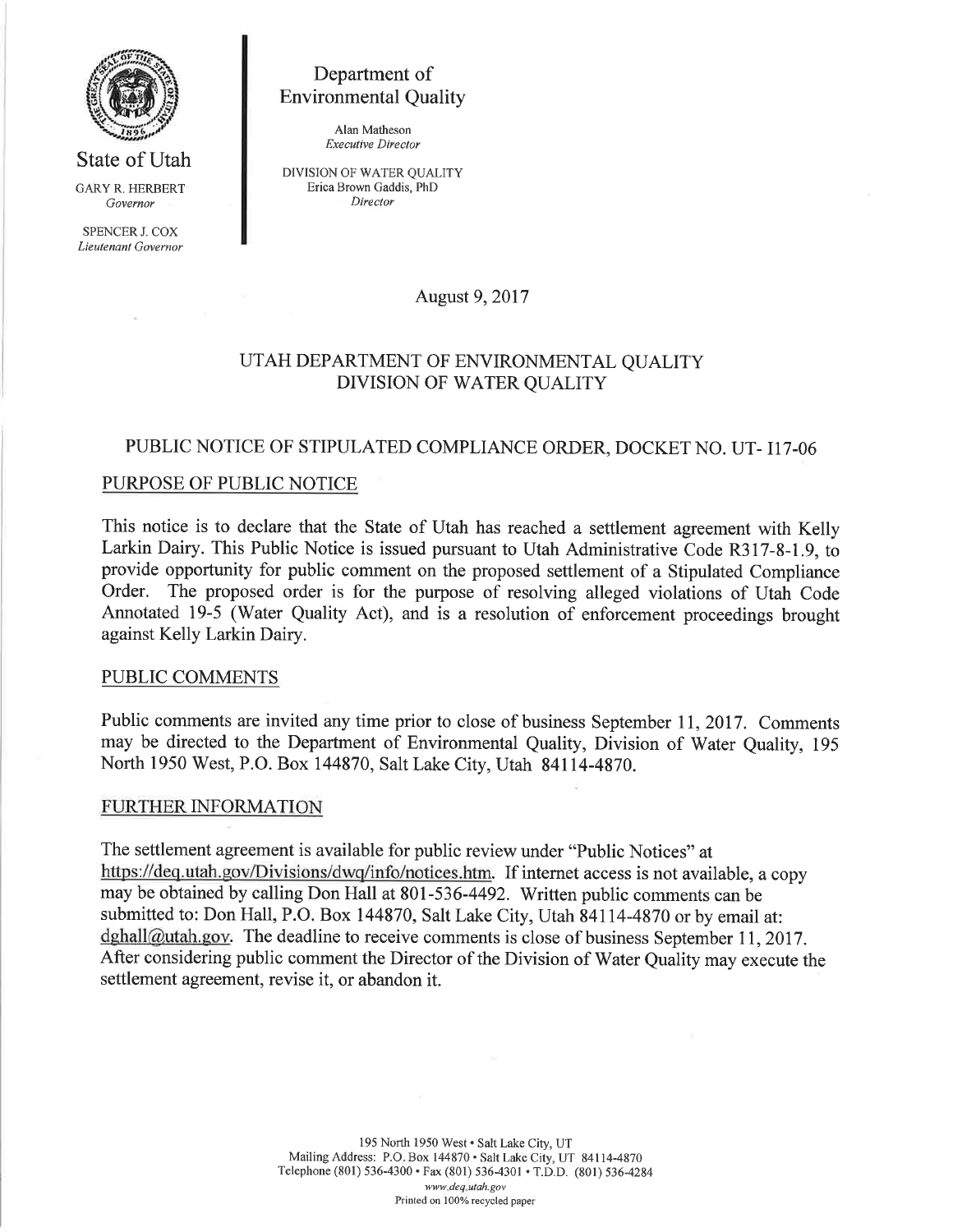#### UTAH DIVISION OF WATER OUALITY

**IN THE MATTER OF Kelly Larkin Dairy** 5470 West 1150 South Ogden, Utah 84404

## **DOCKET NUMBER, UTI-17-06**

STIPULATED COMPLIANCE ORDER

 $uiaois59$ 

## **A. PURPOSE**

1. This Stipulated Compliance Order (AGREEMENT) is entered into voluntary by and among the Director of the Utah Division of Water Quality (DIRECTOR) and Larkin Dairy (DAIRY). The DIRECTOR and DAIRY are jointly referred to hereafter as the (PARTIES). The purpose of this AGREEMENT is to resolve the illicit discharge of manure water to a drain and roadside drainage that connects to the Weber River. Weber River is a water of the State. Evidence of the discharges were observed by the Utah Division of Water Quality (DIVISION) on February 14 and April 5, 2017. In addition to the discharges this winter, the dairy likely discharged during previous winters due to the dairy's lack of adequate wastewater control.

#### **B. AUTHORITY**

- 1. The DIRECTOR of the DIVISION is authorized to issue, continue in effect, renew, revoke, modify or deny discharge permits and to issue orders in accordance with Section 19-5-106, and to specify a schedule of compliance in a permit leading to compliance with the Utah Water Quality Act (ACT) and Utah Administrative Code.
- 2. The DIVISION was created to administer the ACT under the immediate direction and control of the DIRECTOR pursuant to Section 19-1-105 of the Utah Code Annotated.
- 3. The State of Utah has been delegated authority by the U.S. Environmental Protection Agency (EPA) to administer the National Pollutant Discharge Elimination System (NPDES) permit program under the Federal Clean Water Act (CWA), known in Utah as the Utah Pollution Discharge Elimination System (UPDES).
- 4 Utah Code Ann. § 19-5-107(1)(a). "Except as provided in this chapter or rules made under it, it is unlawful for any person to discharge a pollutant into waters of the state or to cause pollution which constitutes a menace to public health and welfare, or is harmful to wildlife, fish or aquatic life, or impairs domestic, agricultural, industrial, recreational, or other beneficial uses of water, or to place or cause to be placed any wastes in a location where there is probable cause to believe it will cause pollution."
- 5 Utah Code Ann. § 19-5-114. "Any person who spills or discharges any oil or other substance which may cause the pollution of the waters of the State shall immediately notify the Executive Secretary of the spill or discharge, and containment procedures undertaken, and a proposed procedure for cleanup and disposal, in accordance with rules of the board." (Water Quality Board)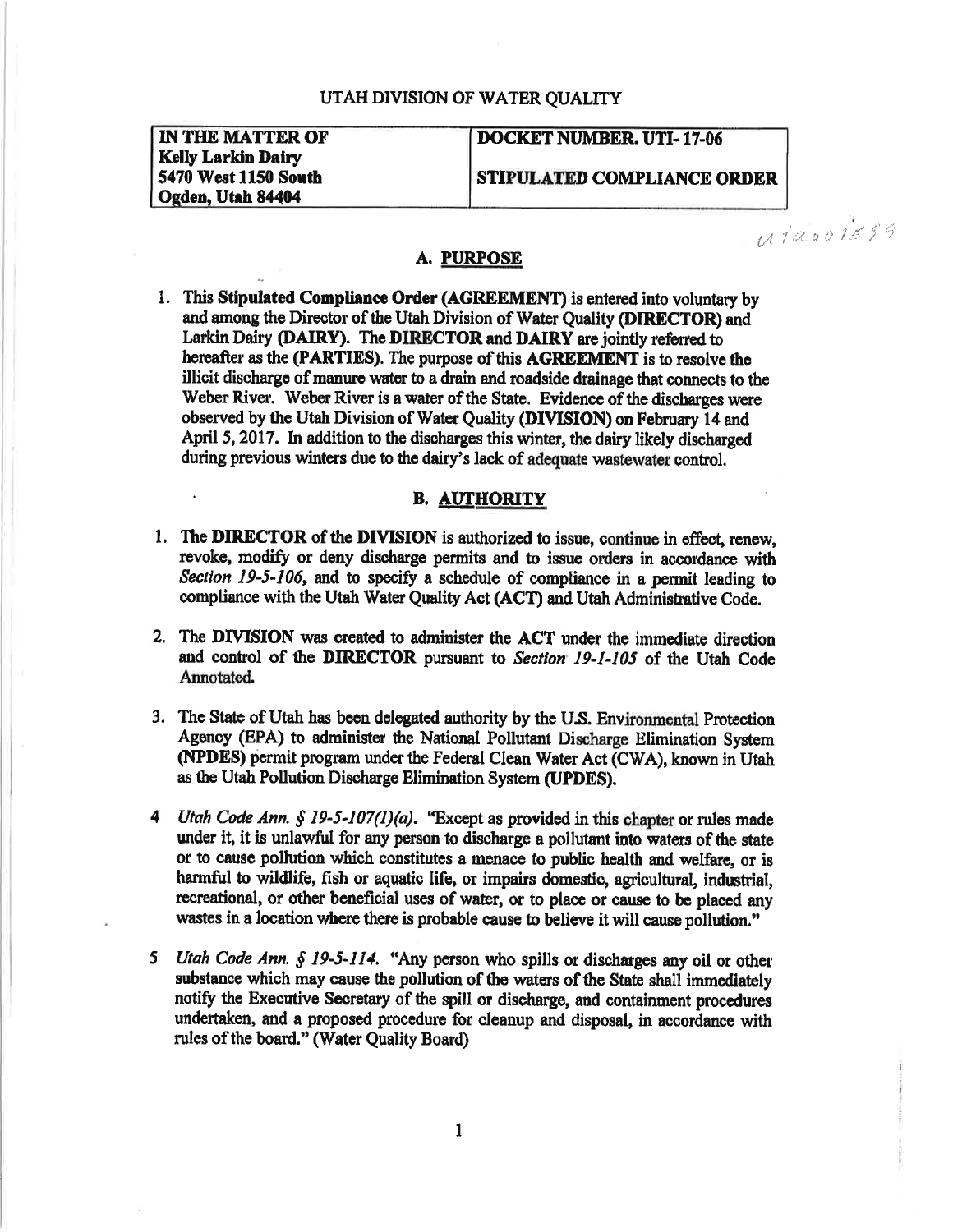### UTAH DIVISION OF WATER QUALITY

6. Utah Administrative Code (UAC) R317-2-7.2. "It shall be unlawful, and a violation of these rules, for any person to discharge or place any waste or other substance in such a way as will be or may become offensive such as unnatural deposits, floating debris, oil, scum or other nuisances such as color, odor or taste; or cause conditions which produce undesirable aquatic life or which produce objectionable tastes in edible organisms; or result in concentrations or combinations of substances which produce undesirable physiological responses in desirable resident fish, or other desirable aquatic life, or undesirable human health effects, as determined by bioassay or other tests performed in accordance with standard procedures; or determined by biological assessments in Subsection R317-2-7.3."

#### C. FINDINGS OF FACT

- 1. The DAIRY operates a small dairy Ogden, Utah, less than one-quarter mile from Weber River. The DAIRY confines about 70 cows and dry cows.
- 2. The DAIRY has insufficient storage capacity to properly store runoff and wastewater during periods of high precipitation and snow melt. The DAIRY's pond was designed for 12 cows, not 70 cows presently at the dairy. The dairy has several make-shift runoff collection areas but they insufficient in capacity to prevent runoff from the dairy with sufficient precipitation or snow melt.
- 3. The DAIRY allows discharges to a roadside drain that connects to the Weber River. Also, the DAIRY allows runoff and wastewater to flow to the roadside through two ditches. The DIVISION believes the dairy has likely discharged for years due to the dairy's inability to properly contain wastewater and runoff.
- 4. On February 14<sup>th</sup> and April 5, 2017, Don Hall of the DIVISION observed evidence of discharges to the drain and roadside. At times, discharge from the DAIRY could be a significant quantity.
- 5. The Weber River is a water of the State per Utah Administrative Code R317-8-1.5(59) and R317-8-10.2. Discharges to the Weber River violate Utah Code Ann. § 19-5-107(1)(a), Utah Administrative Code (UAC) R317-2-7.2, and UAC R317-8-10.3(4), shown in paragraphs of B.4, B.6, and B.7 above.
- 6. The DAIRY has not received previous warning letters or enforcement from the DIVISION. The DAIRY was unknown to the DIVISION until recently.
- 7. The water discharged and the type of discharge this winter do not meet the definitions of agriculture water or agriculture discharge in UCA § 19-5-102(1) and (2).
- 8. The DIVISION has determined a penalty for this incident according to the guidelines found in Utah Administrative Code R317-1-8, Penalty Criteria for Civil Settlement Negotiations. The criteria considers such factors as the nature, severity and extent of the violations, history of noncompliance, degree of willingness, negligence, good faith efforts to comply, and economic benefit of the DAIRY's delayed compliance.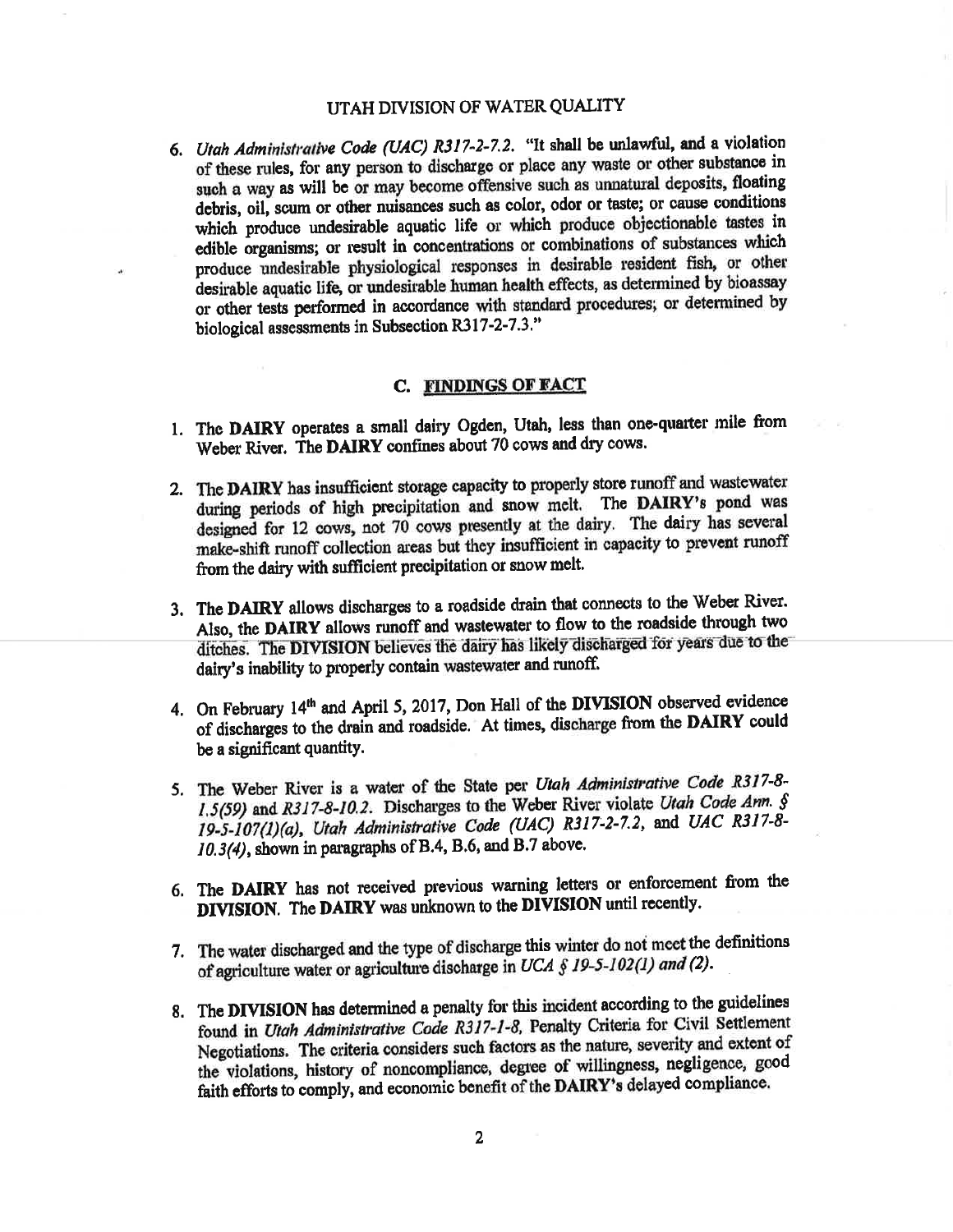#### UTAH DIVISION OF WATER QUALITY

#### **D. VIOLATIONS**

Based on the foregoing Findings of Fact, the DAIRY has violated the following:

- 1. Utah Code Ann.  $\S$  19-5-107(1)(a) for causing pollution which could be harmful to wildlife, fish or aquatic life, or impairs domestic, agricultural, industrial, recreational, or other beneficial uses of water and described in the Findings of Fact, paragraph C.4.
- 2. Utah Code Ann. § 19-5-114 for failing to immediately notify the Executive Secretary (DWQ Director) of the discharge described in Findings of Fact, paragraph  $C.4.$
- 3. Utah Administrative Code (UAC) R317-2-7.2 for discharge described in Findings of Fact, paragraph C.4, that cause muisances such as color, odor or taste; or cause conditions which produce undesirable aquatic life in surface water.

#### E. AGREEMENT

Based on the foregoing FINDINGS OF FACT and VIOLATIONS, the DIRECTOR hereby orders, and the DAIRY agrees to, comply with the requirements and conditions of the AGREEMENT below. The DAIRY is ordered and agrees to:

- 1. Immediately initiate all action required to come into compliance with all applicable provisions of the Utah Water Quality Act and the Water Quality rules in the Utah Administrative Code.
- 2. Immediately cease all feed and manure discharge to waters of the State from the DAIRY's production area, waste storage areas, and fields,
- 3. Take actions necessary to prevent future discharges to waters of the State from the DAIRY.
- 4. Report any future discharges to waters of the State to the DIVISION within 24-hours of any discharge.
- 5. As soon as possible and no later than the deadlines in this AGREEMENT and any compliance schedule, comply with the requirements of the AGREEMENT.
- 6. Prepare NMP according to all applicable Natural Resources Conservation Service (NRCS) practices and standards.
- 7. The revised NMP must be approved by a NRCS certified planner if available, or a planner from a conservation district or the Utah Department of Agriculture and Food. The NMP must be submitted to the DIVISION for review by October 1, 2017 and revised thereafter as needed to meet the DIVISION's water quality requirements.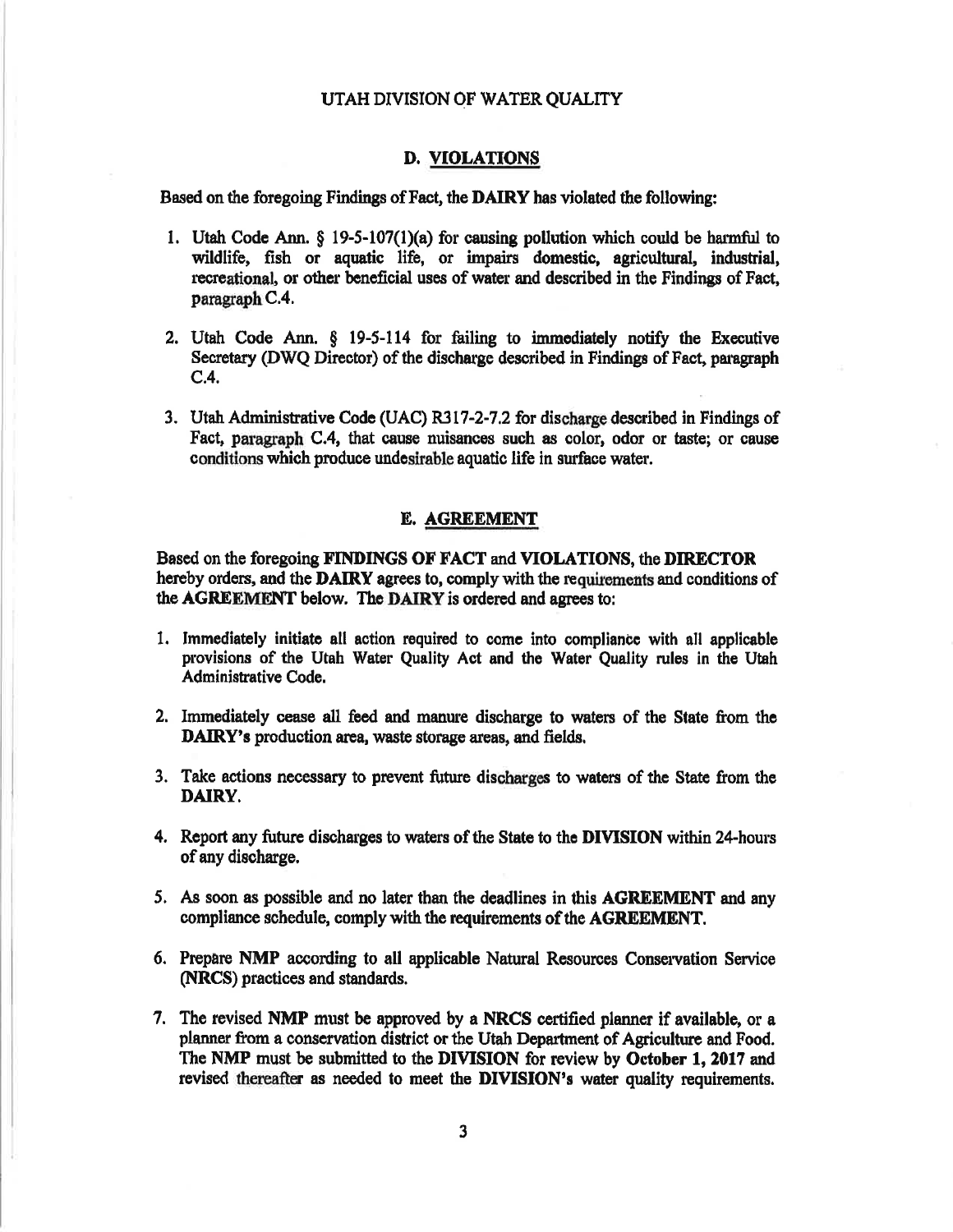#### UTAH DIVISION OF WATER QUALITY

The DIVISION must approve the NMP prior to full implementation.

- 8. The NMP must be implemented on or before October 1, 2018, including any construction of new storage or management structures.
- 9. The DAIRY may request a deadline extension to any deadline within this AGREEMENT for conditions beyond the reasonable control of the DAIRY and at a minimum of 30 days prior to the respective deadline. The DIVISION must approve the deadline for an extension to be granted.
- 10. The DAIRY agrees to pay a penalty in the amount of \$7,677. The penalty will be held in abeyance if the DAIRY complies with the requirements of this AGREEMENT. The DAIRY will not be required to pay the penalty unless it fails to comply with this AGREEMENT by the deadline October 1, 2018 or a DIVISION approved deadline extension.
- 11. Should the DIVISION determine that the DAIRY did not fully comply with the deadlines and requirements of the AGREEMENT, the DAIRY must pay \$7,677 as notified by the DIVISION.
- 12. In addition to the penalty requirements in 12 and 13 above, the DAIRY will be required to pay reimbursement costs to the DIVISION if the DAIRY fails to comply with the AGREEMENT. Any reimbursement costs will be determined after the final October 1, 2018 deadline or DIVISION-approved extension. The DIVISION will track the hours spent on the enforcement case and bill the DAIRY after the final deadline, should the DAIRY fail to comply. Reimbursement cost will be determined by multiplying the number of DIVISION hours by \$90 per hour.
- 13. By executing this AGREEMENT, the DAIRY makes no admissions concerning the findings and denies liability for the findings made within. The PARTIES understand and agree that this AGREEMENT is being entered into in an effort to resolve any dispute between the parties and avoid further dispute, discussion, or action concerning the matters related thereto.
- 14. Any future disputes arising hereunder are subject to Utah Code Ann. 19-5-112, 19-1-301 and 19-1-301.5; and R305-7 of the Utah Administrative Code, and other applicable law.
- 15. Neither execution of this AGREEMENT, nor the DAIRY's compliance to the conditions and requirements of this AGREEMENT, shall relieve the DAIRY of any future enforcement actions and penalties for future non-compliance to Utah's water quality statutes and administrative code by the DAIRY.
- 16. The undersigned representatives certify that they are fully authorized to enter into the terms and conditions of this AGREEMENT and to bind the party they represent to this AGREEMENT.
- 17. This AGREEMEMT is effective upon signature by the DAIRY and DIRECTOR.